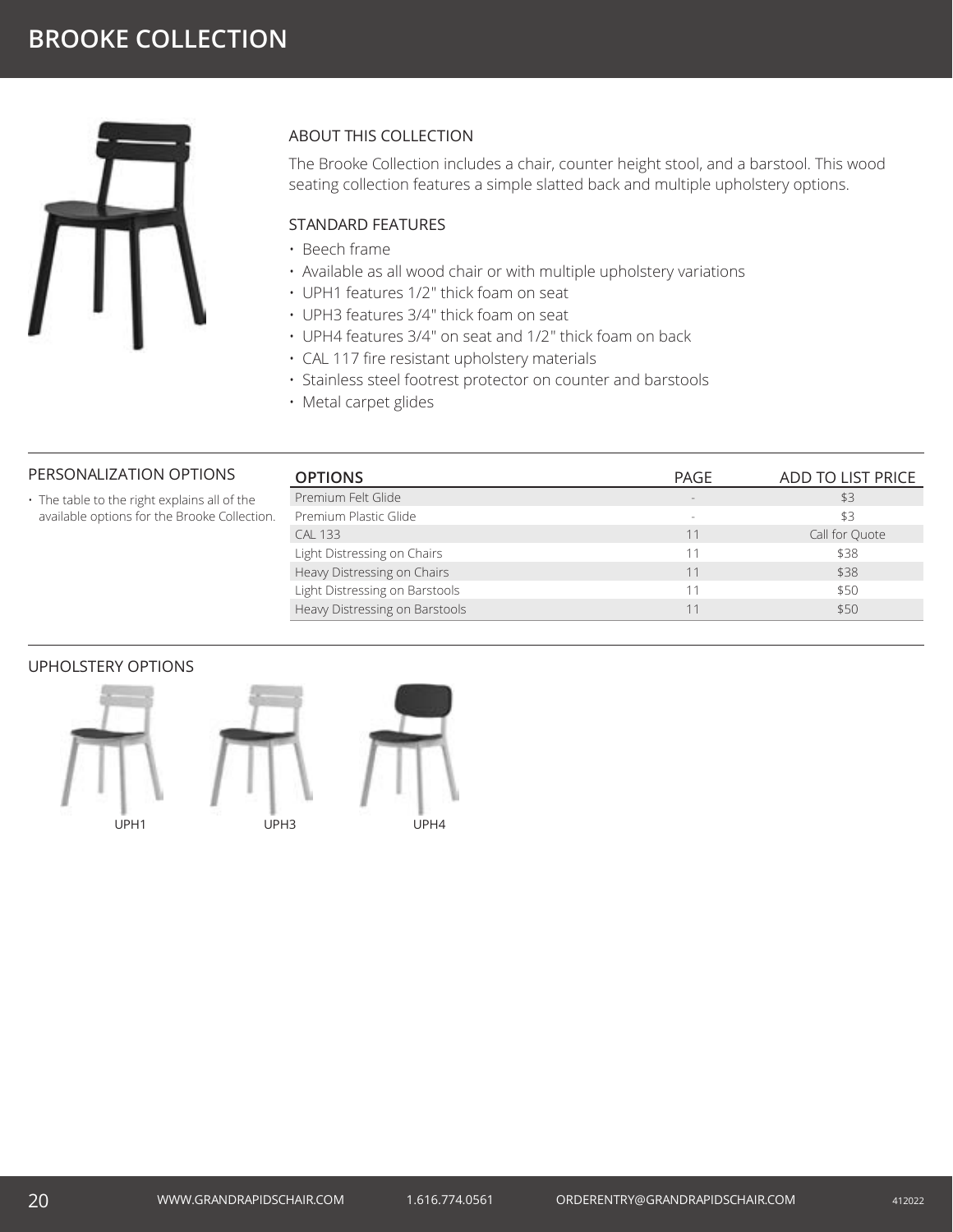

### **BROOKE CHAIR**

| <b>WOOD SEAT</b>                         |         |             |                 |                 |                 |                 |                 |  |  |
|------------------------------------------|---------|-------------|-----------------|-----------------|-----------------|-----------------|-----------------|--|--|
| <b>MODEL</b>                             | YARDAGE | <b>WOOD</b> | <b>GRADE 10</b> | <b>GRADE 20</b> | <b>GRADE 30</b> | <b>GRADE 40</b> | <b>GRADE 50</b> |  |  |
| W520-W                                   | N/A     | 539         | N/A             | N/A             | N/A             | N/A             | N/A             |  |  |
| PARTIALLY UPHOLSTERED SEAT               |         |             |                 |                 |                 |                 |                 |  |  |
| <b>MODEL</b>                             | YARDAGE | <b>COM</b>  | <b>GRADE 10</b> | <b>GRADE 20</b> | <b>GRADE 30</b> | <b>GRADE 40</b> | <b>GRADE 50</b> |  |  |
| W520-W-UPH1                              | 0.4     | 604         | 632             | 639             | 646             | 653             | 660             |  |  |
| <b>FULLY UPHOLSTERED SEAT</b>            |         |             |                 |                 |                 |                 |                 |  |  |
| <b>MODEL</b>                             | YARDAGE | <b>COM</b>  | <b>GRADE 10</b> | <b>GRADE 20</b> | <b>GRADE 30</b> | <b>GRADE 40</b> | GRADE 50        |  |  |
| W520-W-UPH3                              | 0.5     | 682         | 716             | 725             | 734             | 742             | 751             |  |  |
| <b>FULLY UPHOLSTERED SEAT &amp; BACK</b> |         |             |                 |                 |                 |                 |                 |  |  |
| <b>MODEL</b>                             | YARDAGE | <b>COM</b>  | <b>GRADE 10</b> | <b>GRADE 20</b> | <b>GRADE 30</b> | <b>GRADE 40</b> | GRADE 50        |  |  |
| W520-W-UPH4                              |         |             |                 |                 | 799             |                 | 833             |  |  |

Overall Height: 30.5" Overall Depth: 20.71" Overall Width: 19.1" No. Per Carton: 2 Seat Height: W520-W 19", W520-W-UPH1 19.5", W520-W-UPH3 19.5", W520-W-UPH4 19.5" Shipping Weight/Chair: 10#

| <b>BROOKE COUNTER HEIGHT STOOL</b>       |         |             |                 |                 |          |          |                 |  |
|------------------------------------------|---------|-------------|-----------------|-----------------|----------|----------|-----------------|--|
| <b>WOOD SEAT</b>                         |         |             |                 |                 |          |          |                 |  |
| <b>MODEL</b>                             | YARDAGE | <b>WOOD</b> | <b>GRADE 10</b> | GRADE 20        | GRADE 30 | GRADE 40 | <b>GRADE 50</b> |  |
| W520CH-W                                 | N/A     | 682         | N/A             | N/A             | N/A      | N/A      | N/A             |  |
| PARTIALLY UPHOLSTERED SEAT               |         |             |                 |                 |          |          |                 |  |
| <b>MODEL</b>                             | YARDAGE | <b>COM</b>  | <b>GRADE 10</b> | <b>GRADE 20</b> | GRADE 30 | GRADE 40 | <b>GRADE 50</b> |  |
| W520CH-W-UPH1                            | 0.4     | 760         | 788             | 795             | 802      | 809      | 816             |  |
| <b>FULLY UPHOLSTERED SEAT</b>            |         |             |                 |                 |          |          |                 |  |
| <b>MODEL</b>                             | YARDAGE | <b>COM</b>  | <b>GRADE 10</b> | <b>GRADE 20</b> | GRADE 30 | GRADE 40 | <b>GRADE 50</b> |  |
| W520CH-W-UPH3                            | 0.5     | 773         | 808             | 816             | 825      | 833      | 842             |  |
| <b>FULLY UPHOLSTERED SEAT &amp; BACK</b> |         |             |                 |                 |          |          |                 |  |
| <b>MODEL</b>                             | YARDAGE | <b>COM</b>  | <b>GRADE 10</b> | GRADE 20        | GRADE 30 | GRADE 40 | GRADE 50        |  |
| W520CH-W-UPH4                            | 1.0     | 841         | 908             | 925             | 942      | 959      | 976             |  |

Overall Height: W520CH-W 34", W520CH-W-UPH1 34", W520CH-W-UPH3 34", W520CH-W-UPH4 36" Overall Depth: 19.6" Overall Width: 18.4" No. Per Carton: 1 Seat Height: W520CH-W 25.5", W520CH-W-UPH1 26", W520CH-W-UPH3 26", W520CH-W-UPH4 26" Shipping Weight/Chair: 12#

W520CH-W